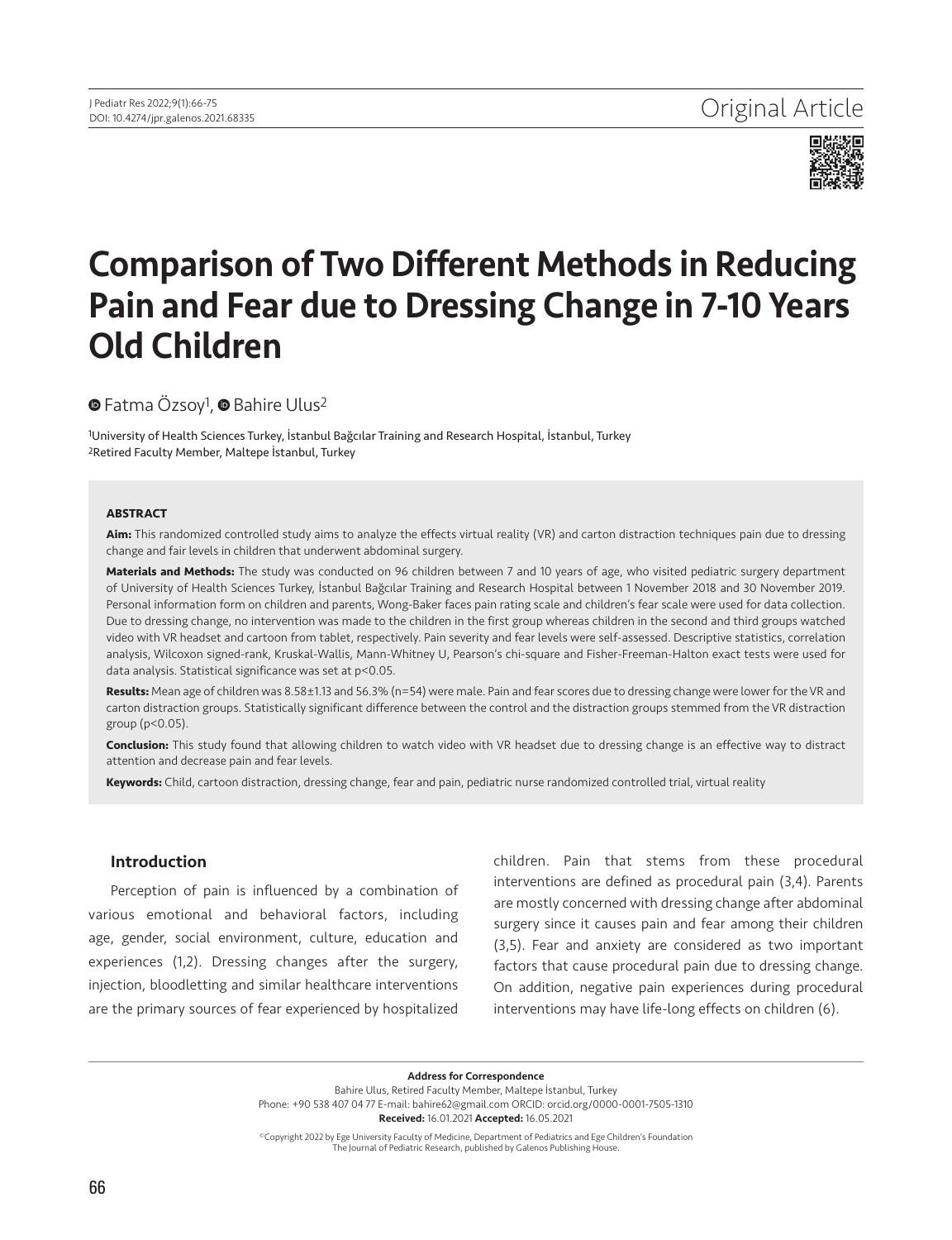Avoiding pain, sorrow and suffering during healthcare delivery is an important professional responsibility of nurses (7). The clinical guideline of American Pain Society (APS) recommends the use of different pharmacological and non-pharmacological modalities for the treatment of postoperative pain in children (8). Similarly, the American Society of Pain Management Nursing (ASPMN) recommends non-pharmacological modalities in order to reduce analgesic medication use and improve the quality of life by eliminating pain. APS also recommends the use of cognitive-behavioral modalities for pain management in children (8).

Distracting is a frequently used technique of pain management (6,9,10). Lee et al. (11) found that watching animated cartoons was a cheap and very effective way to alleviate preoperative anxiety of children aged 3 to 7 years. Lange et al. (12) reported that virtual reality (VR) distraction reduced behavioral pain and anxiety of children who received painful intervention. The systematic review of Luo et al. (13) recommended combining VR distraction and analgesics for procedural pain management.

During invasive interventions, pediatric nurses use distraction techniques in order to reduce pain. These methods have positive effects on not only the children and their parents but also the nurses who provide healthcare. We did not find any studies in the literature that compared the effects of watching videos with a VR headset with watching a cartoon from a tablet computer on pain reduction in children while undergoing dressing change after abdominal surgery. This experimental study aimed to compare the effects of VR and cartoons as a distraction while undergoing dressing change on the pain and fear levels of children between 7 and 10 years of age who had undergone appendectomy or other minor abdominal surgery.

## Research Hypotheses

1. Hypothesis (H0): Distracting methods such as watching cartoons or VR do not affect the pain and fear while undergoing a dressing change in children.

2. Hypothesis (H1): Children who use VR glasses (Group B) for pain distraction will have less pain and fear while undergoing a dressing change than children watching cartoons (Group C).

3. Hypothesis (H1): Children watching cartoons (Group C) will have less pain and fear while undergoing a dressing change than children in the control group (Group A).

## Materials and Methods

This randomized-controlled experimental study was conducted on children aged 7 to 10 years, who visited the pediatric surgery department of a training and research hospital and underwent abdominal surgery between 1st November 2018 and 30th November 2019. The study aimed to compare the effects of VR and cartoon distraction on pain and fear levels while undergoing a dressing change in children who had undergone appendectomy or other minor abdominal surgeries. The sample size was calculated according to the data of a similar study (5) in which we set the G\*Power (3.1.0) of the test (1-β) as 0.80 and the significance level  $\alpha$  as 0.05. Each of the three groups required 32 individuals and the study was completed with a total number of 96 participants. The participants were stratified according to age and gender variables and randomized into control and intervention groups. Research randomizer software (https://www.randomizer.org/) was used for the homogenous allocation of the participants. Before entering the data on sample size, sets 1, 2 and 3 were used as titles to indicate the control, VR distraction and cartoon distraction groups. The order of the participants in the sample was randomly determined by the software. The children were allocated to the set 1, 2 and 3 groups according to their date of hospitalization (Figure 1).

## Inclusion Criteria:

- At least two days passed since the operation,
- Age ranging from 7-10 years,
- Voluntary participation by parents and child,

- Having undergone appendectomy or other small abdominal surgery,

- Parents and child who speak and understand Turkish.

# Exclusion Criteria:

- Having received pain killers or sedative medication in last 6 hours.

- History of epilepsy, migraine or vestibular disease,

- Physical or mental health problems that prevent communication.

#### Data Collection Tools

The personal information form on children and parents (PIFCP), Wong-Baker faces pain rating scale (WBFPS) and the children's fear scale (CFS) were used for data collection. The PIFCP was prepared by the researchers by using the relevant literature. The form included 11 close-ended questions on the sociodemographic characteristics of the children and their parents, the medical history of the children, and the factors that may influence pain and fear levels of the children, including previous surgeries, prior experience of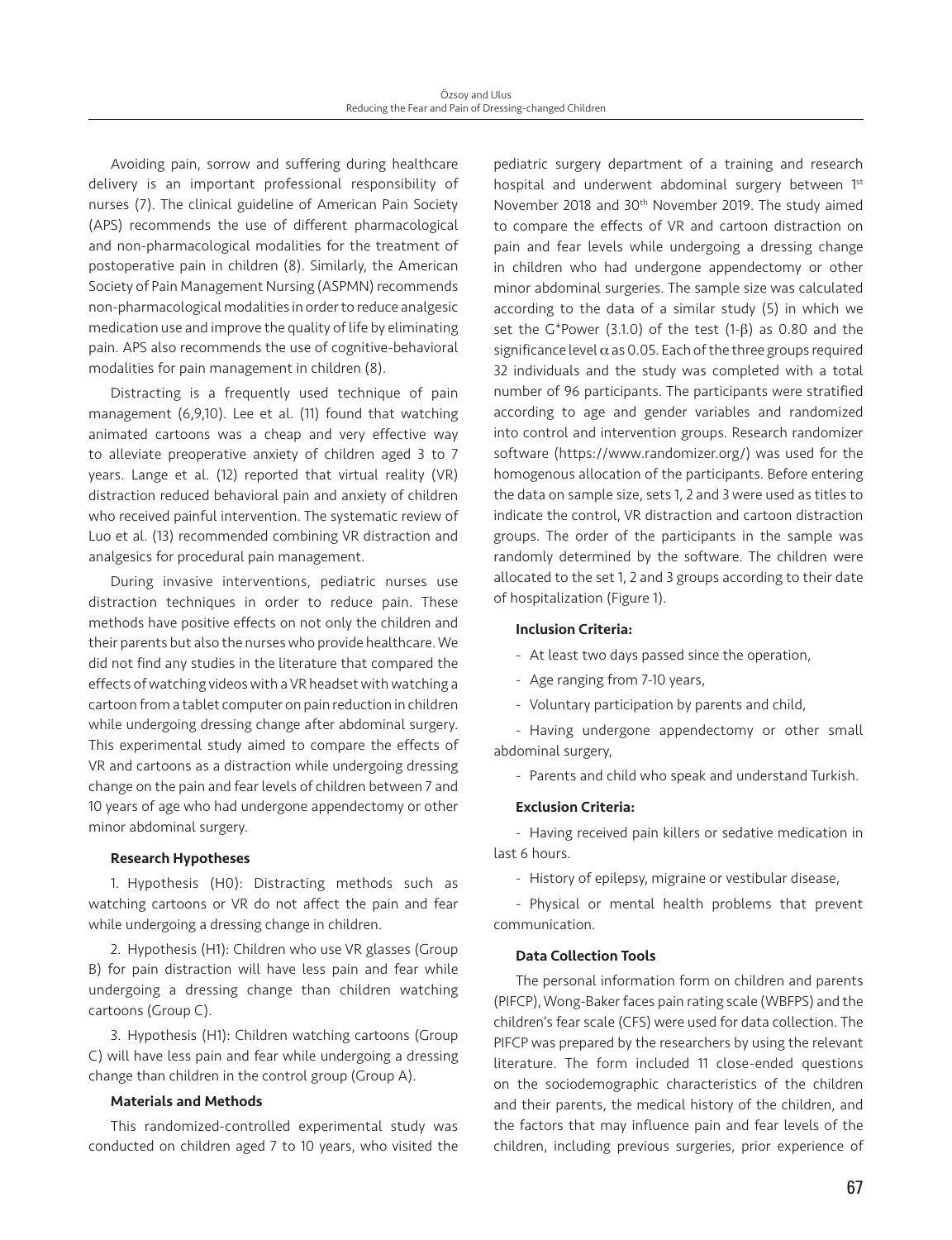dressing changes, the length of hospital stay and chronic diseases.

WBFPS shows six faces and asks children between 3 and 18 years of age to self-assess their level of pain. The first face on the far left indicates "no hurt" and represents a pain score of 0 whereas the sixth face on the far right indicates "hurts worst" and represents a score of 10. The Cronbach's alpha test (r=86) was used for reliability (14). WBFPS was

assessed using self-report and reports from the parents, the researcher and the nurse who changed the dressing in this study.

CFS was developed by McMurtry in 2011. The Turkish validity and reliability of the scale was assessed by Gerçeker et al. (15) in 2018. The scale shows five faces and asks the children between 5 and 10 years of age to self-assess their level of fear. The first face on the far left indicates "not



**Figure 1.** Consort flow diagram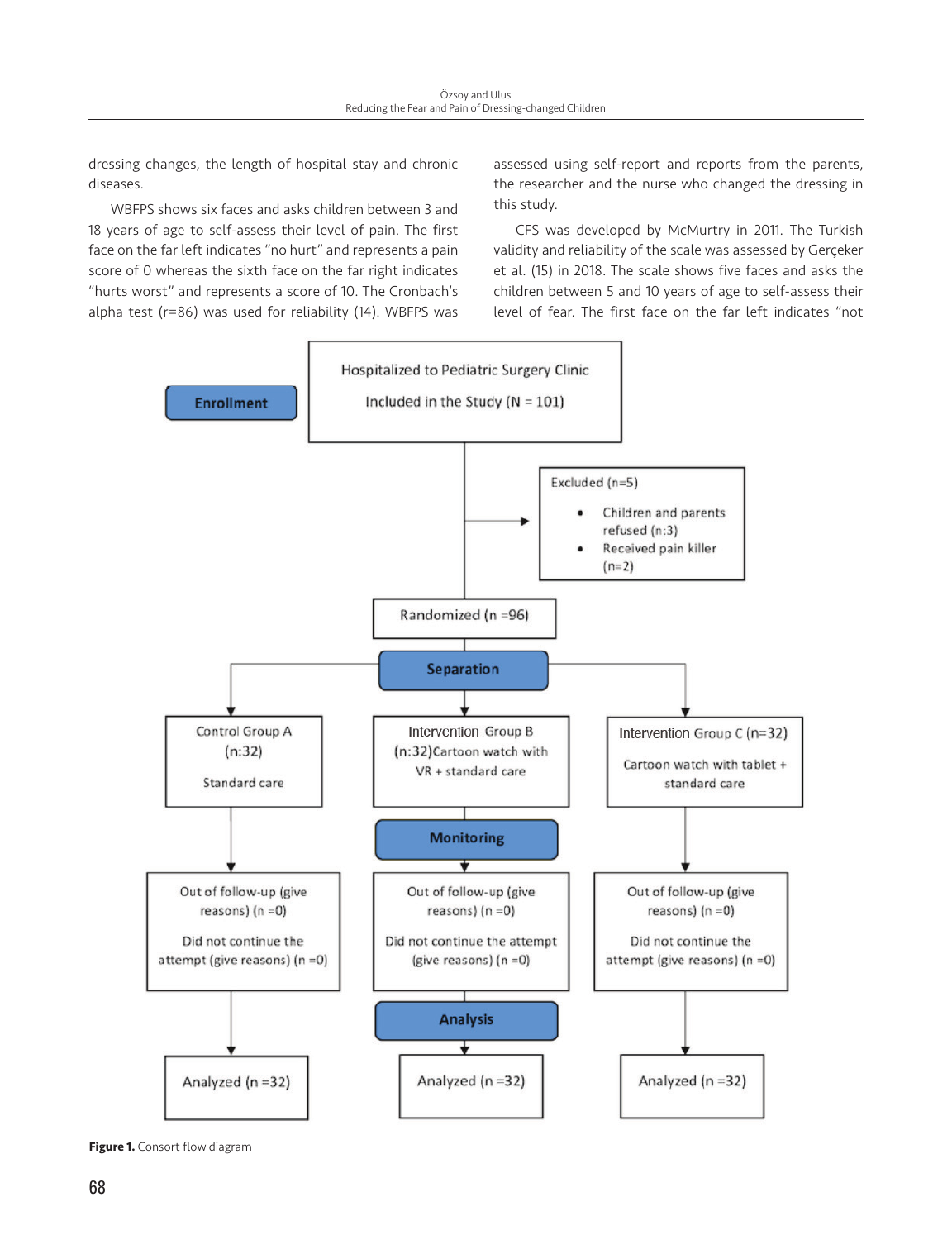scared at all" and represents a fear score of 0 whereas the fifth face on the far right indicates "the most scared possible" and represents a fear score of 4 (15).

We used a white 3D PREO myVRbox VR headset. The VR headset transforms a display from a mobile phone, computer or other technological device with LED, LCD or Plasma screens to a more realistic image by creating visual illusion (http://acikarsiv.beun.edu.tr/xmlui/bitstream/ handle/20.500.12628/9401/G%c3%b6ksu%2c%20Fatma. pdf?sequence=1&isAllowed=y). The VR headset was supplied by the researcher and disinfected after each use. Additionally, an Apple A1823 iPad tablet was used by the children to watch a cartoon. The tablet was supplied by the researcher and disinfected after each use (Figure 2, 3).

#### Data Collection Procedures

Study data was collected over a period of one year (1st November 2018/30th November 2019). Before starting the research, we obtained institutional and ethics committee



**Figure 2.** VR glasses used in data collection *VR: Virtual reality*



**Figure 3.** Cartoon showing children on tablet while collecting data

permission and permission and permission from the authors to use the scales. We also obtained verbal and written informed consent of the participant children and their parents.

Dressing change in all groups was performed by the same pediatric nurse, who had been working in the department of pediatric surgery for three years. It took place in the dressing room of the pediatric surgery department, where the parents and the researchers were present.

The first phase of the research started with the determination of the samples that matched the inclusion criteria (96 children). Next, the aim and scope of the research were explained to the children and their parents by the researcher. In the second stage, 96 children were allocated to the control and the intervention groups, with 32 participants in each group.

#### Control Group A (n=32)

Group A was the control group that received their dressing change without any intervention. The dressing room was located in the clinic. The children were with their parents during the dressing change. Before the dressing, the researcher recorded the demographic characteristics via the Personal Information Form. The children and their parents were informed about WBFPS and CFS and pain and fear levels were evaluated through the expression of the child. The dressing took 8-10 minutes. After the dressing change, pain and fear levels were assessed by the researcher.

#### Implementation Phase

Children in Group B watched a video with VR headset while undergoing a dressing change (n=32). Firstly, the researcher prepared the mobile VR support system for use. Secondly, the parent and child were brought to the dressing room. Then, their demographic characteristics were recorded to the PIFCP. Before the evaluation of pain and fear levels, the VR glasses were shown to the children and they were allowed to examine them. After this, the mobile phone was attached to the VR glasses. Then, the VR glasses were placed on the child's eyes and were placed in a comfortable position. The VR headset was switched on three minutes before the dressing change and it was on until the dressing change ended. For group B, 3D-VR VIDEOS 234 SBS VR Video 2k Google cardboard was used. The dressing change was completed in about 8-10 minutes. After the dressing change, pain and fear levels were assessed by the researcher. Finally, the VR glasses and the mobile phone were disinfected.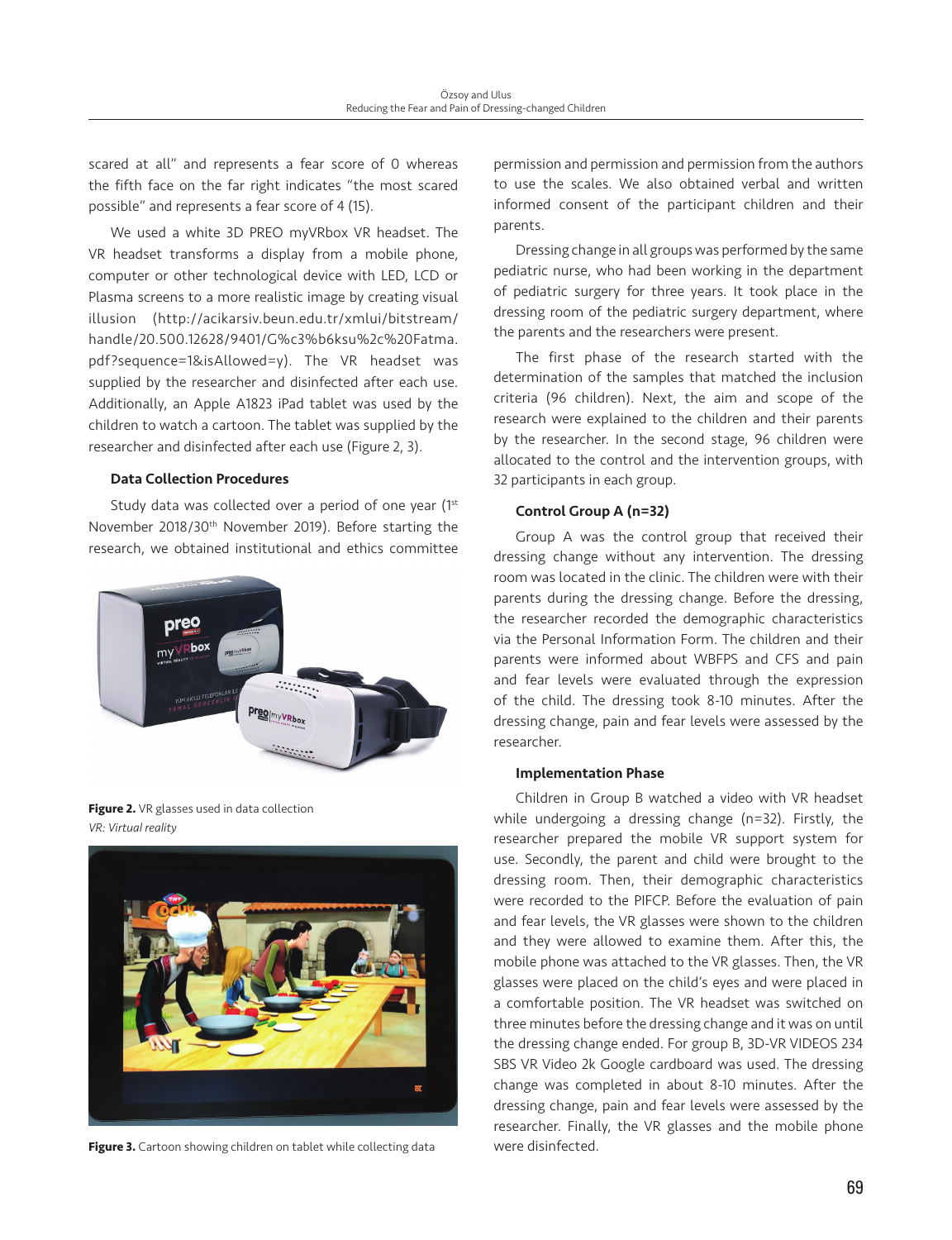Children in Group C watched cartoons on a tablet (n=32). All steps of group B were also applied for group C (e.g: Demographic characteristics were recorded and an assessment for pain and fear was carried out). The "Keloğlan: Food Competition" cartoon was used for Group C. For group C, a different cartoon had to be chosen than for Group B because the cartoon was not adapted to VR glasses. The tablet was given to the children three minutes before the dressing change and they were allowed to lie down in a comfortable position. Then, the tablet was switched on by the researcher and the dressing was changed by the nurse. The process took about 8-10 minutes. After the dressing change, the children were asked to show the faces that reflected their fear and pain levels during the intervention on CFS and WBFPS. The researchers marked the faces shown by the participants.

#### Statistical Analysis

The collected data were analyzed using NCSS (Number Cruncher Statistical System) 2007 (Kaysville, Utah, USA) software. Statistical significance for all analysis was set at 0.05. Mean, standard deviation, median, frequency, percentage and minimum-maximum values were used as descriptive analysis. The Wilcoxon sign-rank test was used for the comparison of quantitative data without normal distribution and the Kruskal-Wallis test was performed for inter-group comparison. Dunn's test was used for paired comparison and Bonferroni correction was used for p-values. Spearman's Rho correlation analysis was used to evaluate the relationship between variables. Pearson's chi-square test and Fisher-Freeman-Halton exact test were used for the comparison of qualitative data.

# Ethical Considerations

We obtained permission from Acıbadem University and Acıbadem Health Institutions Medical Research Ethics Committee (ATADEK: 2018-11/11, dated: 26.07.2018) and institutional permission from University of Health Sciences Turkey, İstanbul Bağcılar Training and Research Hospital (no: 82998542-771-21701, dated: 16.11.2018). Health professionals working at the department of pediatric surgery of University of Health Sciences Turkey, İstanbul Bağcılar Training and Research Hospital were informed about the research. The children and their parents were informed about the aim and the scope of the research. Verbal and written informed consent of the parents and verbal informed consent of the children were obtained. The participants and their parents were informed that they could withdraw at any time without any reason.

# Results

Participant characteristics: The mean age of the participants was 8.58±1.13 years, 56.3% (n=54) were male whereas the remaining 43.7% (n=42) were female. It was observed that majority of the children (n=85) had been operated on their right abdomen. Most of the children's (n=59) pain level measurements were evaluated in postop 3-5 days (Table I). There was no statistically significant difference between the three groups in terms of their descriptive characteristics, such as age, gender, surgical history, experience and time of dressing change, dressing site or chronic diseases (p>0.05) (Table I).

Pain scores and comparison of the groups: The mean WBFPS scores of the control, VR and cartoon distraction groups while undergoing dressing change were 3.56±1.74, 0.44±0.98 and 1.63±1.56, respectively. The difference between the groups was statistically significant (p=0.001; p<0.01) (Table II). Paired comparison to reveal the source of the difference showed that the mean WBFPS scores of the cartoon and VR distraction groups were lower than the control group and the mean WBFPS score of the VR distraction group was lower than cartoon distraction group (Table II, III, Figure 4). The 2nd and 3rd Hypotheses were confirmed by these findings.

Fear scores and comparison of the groups: The mean CFS scores for the control, VR and cartoon distraction groups while undergoing dressing change were 2.50±0.67, 0.50±0.92 and 1.09±0.93, respectively. The difference between the groups was statistically significant (p=0.001; p<0.01) (Table III). Paired comparison to reveal the source of the difference showed that the mean CFS scores of the



**Figure 4.** Pain score before and after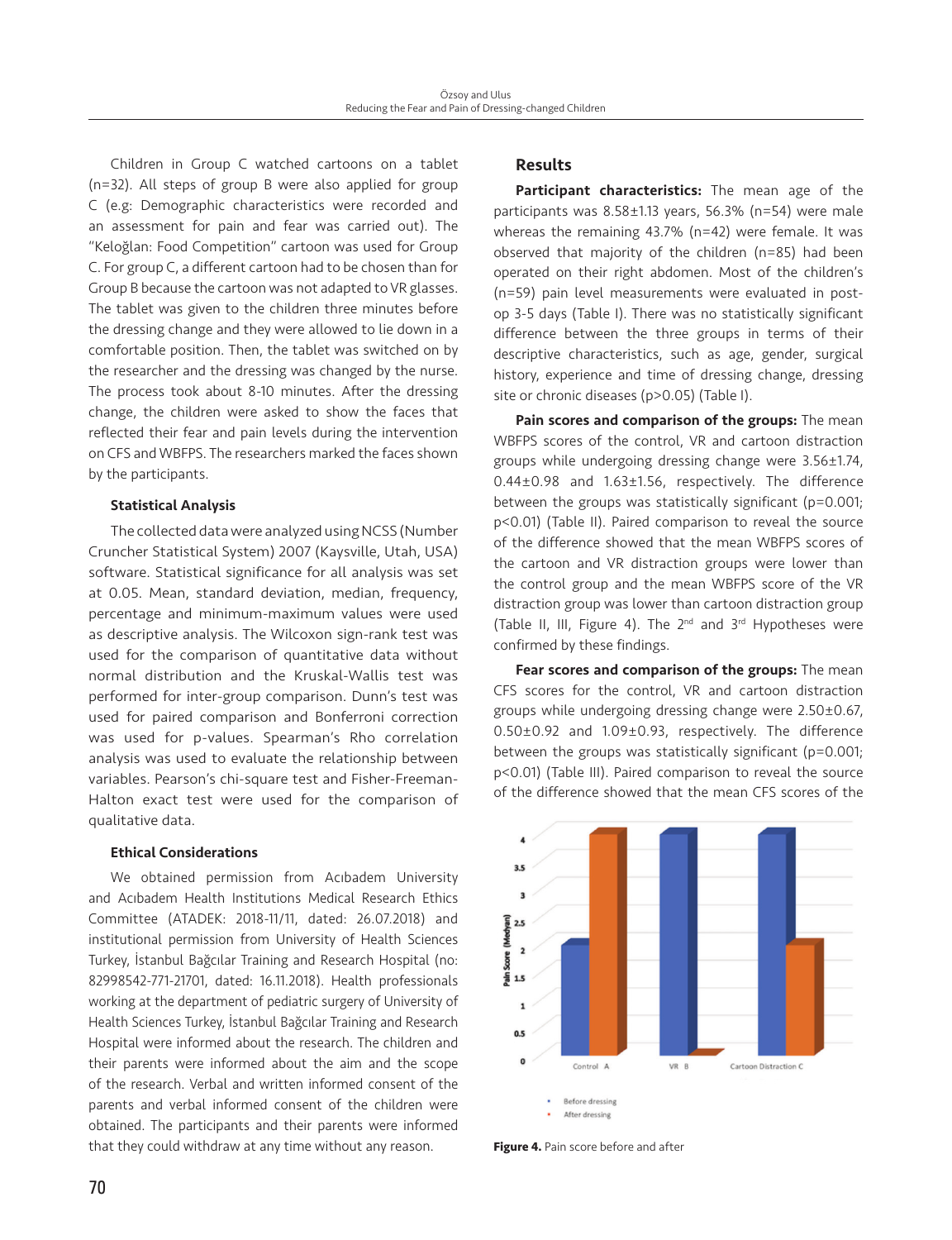cartoon and VR distraction groups were lower than the control group and the mean CFS score of the VR distraction group was lower than cartoon distraction group. These findings confirmed hypotheses 2 and 3 (Table III).

# **Discussion**

This study examined the effects of two different distraction methods on the pain and fear levels of children. This study aimed to compare the effects of VR and cartoons as a distraction to pain and fear while undergoing a dressing change of children between 7 and 10 years of age who had undergone abdominal surgery. The VR distraction was more effective than the cartoon distraction for reducing pain and fear while undergoing a dressing change.

Existing studies show that children suffer from pain and fear due to procedures. Procedural pain may have adverse effects on children and may increase in later interventions if it is not prevented or properly managed (16,17). This, in turn, may result in an unwillingness to receive procedures and even a delay in treatment (3,18). For this reason, all health professionals agree on the point that effective methods should be used to reduce pain and fear

| Table I. Characteristics of children (n=96) |                             |      |                   |      |                                                |      |                 |  |
|---------------------------------------------|-----------------------------|------|-------------------|------|------------------------------------------------|------|-----------------|--|
|                                             | Control group A<br>$(n=32)$ |      | VR group B (n=32) |      | <b>Cartoon distraction group C</b><br>$(n=32)$ |      | <b>Analysis</b> |  |
| <b>Characteristics of children</b>          |                             |      |                   |      |                                                |      |                 |  |
|                                             | $\mathsf{n}$                | $\%$ | n                 | $\%$ | n                                              | $\%$ |                 |  |
| Age                                         |                             |      |                   |      |                                                |      |                 |  |
| 7 years 11 months                           | 5                           | 15.7 | 10 <sup>°</sup>   | 31.2 | $\overline{7}$                                 | 21.9 | $p = 0.711$     |  |
| 8 years 11 months                           | 10                          | 31.2 | $\overline{7}$    | 21.9 | 6                                              | 18.8 |                 |  |
| 9 years 11 months                           | $\,8\,$                     | 25.0 | $\,8\,$           | 25.0 | 8                                              | 25.0 |                 |  |
| 10 years                                    | 9                           | 28.1 | $\overline{7}$    | 21.9 | 11                                             | 34.3 |                 |  |
| Gender                                      |                             |      |                   |      |                                                |      |                 |  |
| Female                                      | 13                          | 40.6 | 16                | 50.0 | 13                                             | 40.6 | $p=0.683$       |  |
| Male                                        | 19                          | 59.4 | 16                | 50.0 | 19                                             | 59.4 |                 |  |
| <b>Surgery history</b>                      |                             |      |                   |      |                                                |      |                 |  |
| <b>No</b>                                   | 25                          | 78.1 | 26                | 81.3 | 27                                             | 84.4 | $p = 0.815$     |  |
| Yes                                         | $\overline{7}$              | 21.9 | 6                 | 18.7 | 5                                              | 15.6 |                 |  |
| <b>Dressing change history</b>              |                             |      |                   |      |                                                |      |                 |  |
| No                                          | 31                          | 97   | 29                | 90.6 | 30                                             | 93.8 | $p = 0.869$     |  |
| Yes                                         | $\mathbf{1}$                | 3.1  | 3                 | 9.4  | $\overline{2}$                                 | 6.2  |                 |  |
| <b>Dressing change day</b>                  |                             |      |                   |      |                                                |      |                 |  |
| $0-2.$ day                                  | $\overline{2}$              | 6.2  | $\overline{O}$    | 0.0  | $\overline{2}$                                 | 6.2  | $p=0.630$       |  |
| 3-5. day                                    | 22                          | 68.8 | 18                | 56.3 | 19                                             | 59.4 |                 |  |
| 6-8. day                                    | 6                           | 18.8 | 11                | 34.3 | $\overline{7}$                                 | 21.9 |                 |  |
| 9-11. day                                   | $\overline{2}$              | 6.2  | 3                 | 9.4  | 3                                              | 9.4  |                 |  |
| 12-14. day                                  | $\circ$                     | 0.0  | $\circ$           | 0.0  | $\mathbf{1}$                                   | 3.1  |                 |  |
| <b>Dressing place</b>                       |                             |      |                   |      |                                                |      |                 |  |
| Right abdomen                               | 28                          | 87.5 | 27                | 84.4 | 30                                             | 93.8 | $p = 0.611$     |  |
| Left abdomen                                | $\overline{4}$              | 12.5 | 5                 | 15.6 | $\overline{2}$                                 | 6.2  |                 |  |
| <b>Chronic illness</b>                      |                             |      |                   |      |                                                |      |                 |  |
| <b>No</b>                                   | 31                          | 96.9 | 29                | 90.6 | 30                                             | 93.8 | p=0.869         |  |
| Yes                                         | $\mathbf{1}$                | 3.1  | 3                 | 9.4  | $\overline{2}$                                 | 6.2  |                 |  |
| VR: Virtual reality                         |                             |      |                   |      |                                                |      |                 |  |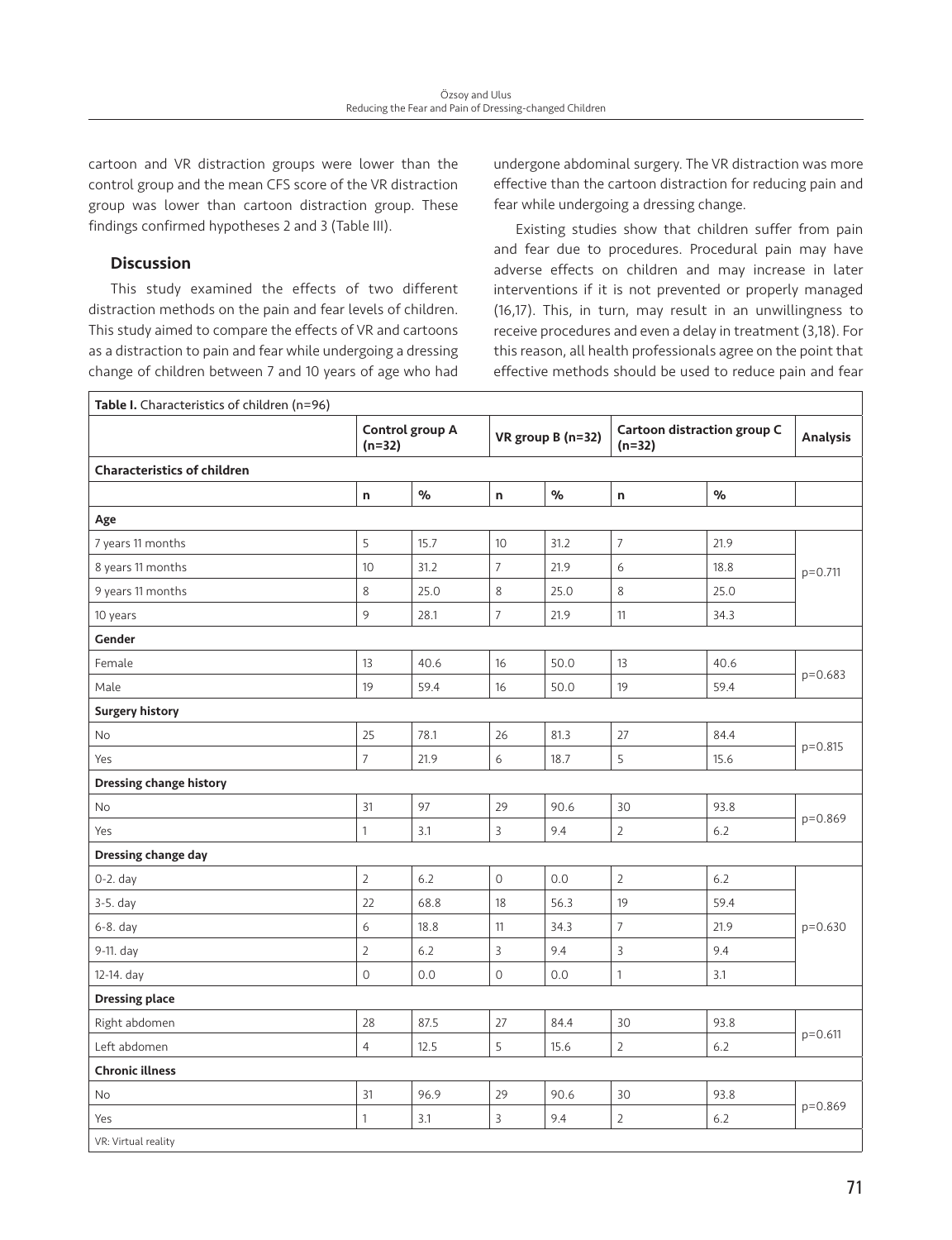due to procedures. The ASPMN states that nurses should intervene in order to provide the best pain management before, during and after procedures based on the needs of the patients, the setting and the situation (18). Within this context, distraction is a widely used technique of pain management in pediatric clinics. Various techniques independently employed by nurses have decreased the pain and fear of children (3,19).

Pediatric nurses, who have been with pediatric patients for longer than other team members, can apply nonpharmacological methods to reduce pain and fear more correctly and independently. Distraction methods that can be applied to age groups of children by nurses are VR glasses, video/television streaming, playing computer game, cold/ hot applications, giving toys and breathing exercises (20). VR is a relatively new technique to provide distraction and it might be more effective than other traditional methods (21).

In the systematic review and meta-analysis study conducted by Eijlers et al. (21), it was reported that the VR method reduces pain and anxiety in children. It was also reported that "the VR interventions for pain and anxiety were potentially more efficacious for younger than for older children" (21).

Pain and fear scores of the children in this study, who watched a video with a VR headset were lower than those children who watched a cartoon from a tablet or did not watch anything, and the difference between the groups was statistically significant (p<0.01) (Table II). Mott et al. (22) found that augmented VR systems alleviated the pain levels of children undergoing a burns dressing change between the ages of 3.5 and 14 years. Das et al. (23) analyzed the effects of playing a VR game on procedural pain of children with acute burn injuries between the ages of 5 and 18 years and found that those children who received pharmacological analgesia had higher pain scores than the children who received pharmacological analgesia with a VR game. The randomized-controlled trial of Hua et al. (10) on the effects of VR distraction on pain relief while undergoing a dressing change in children aged from 4 to 16 years with chronic wounds found that VR distraction lowered pain and fear scores and reduced the length of time needed for the dressing change. The pilot study of Gershon et al. (24) found that VR distraction reduced pain and anxiety in children with cancer, aged from 7 to 19 years, whose treatment protocols required access to subcutaneous venous port device. Khadra et al. (25) conducted a pilot study to evaluate the impact of VR distraction on procedural pain management in children

| <b>Table II.</b> Comparison of pain score pre-dressing and post-dressing |                                |                                    |                                 |                             |  |  |  |
|--------------------------------------------------------------------------|--------------------------------|------------------------------------|---------------------------------|-----------------------------|--|--|--|
|                                                                          | <b>Groups</b>                  |                                    |                                 |                             |  |  |  |
|                                                                          | Control group A                | VR group B                         | Cartoon distraction group C     | p-value                     |  |  |  |
| Min-max (median)<br>Mean+SD                                              | $0-8(2)$<br>$1.8 + 1.83$       | $2 - 6(4)$<br>$3.44 \pm 1.37$      | $0-10(4)$<br>$3.37 \pm 1.86$    | $x^2$ : 19,325<br>$0.001**$ |  |  |  |
| Min-max (median)<br>Mean+SD                                              | $0-8(4)$<br>$3.56 \pm 1.74$    | $0-4(0)$<br>$0.44 \pm 0.98$        | $0 - 6(2)$<br>$1.63 \pm 1.56$   | $x^2$ : 46,139<br>$0.001**$ |  |  |  |
| <b>Difference</b><br>D                                                   | $1.69 + 1.45$<br>$^{4}0.001**$ | $-3.00 \pm 1.14$<br>$^{d}$ 0.001** | $1.75 + 1.59$<br>$^{d}$ 0.001** | $x^2$ : 62,933<br>$0.001**$ |  |  |  |
|                                                                          |                                |                                    |                                 |                             |  |  |  |

: Kruskal-Wallis test, <sup>d</sup>: Wilcoxon signed ranks test, SD: Standard deviation, VR: Virtual reality  $*p<0.01$ 

| Table III. Comparison of pain score pre-dressing and post-dressing                                                         |                             |                                   |                                    |                                    |                             |  |  |  |
|----------------------------------------------------------------------------------------------------------------------------|-----------------------------|-----------------------------------|------------------------------------|------------------------------------|-----------------------------|--|--|--|
|                                                                                                                            |                             | <b>Groups</b>                     |                                    |                                    |                             |  |  |  |
|                                                                                                                            |                             | Control group A                   | <b>VR</b> group B                  | Cartoon distraction group C        | p-value                     |  |  |  |
| Pre-dressing                                                                                                               | Min-max (median)<br>Mean+SD | $0-3(2)$<br>$1.75 \pm 0.88$       | $0-4(2)$<br>$2.47 \pm 1.05$        | $0-4(2)$<br>$1.91 \pm 0.99$        | $x^2$ : 8,658<br>$0.001**$  |  |  |  |
| Post-dressing                                                                                                              | Min-max (median)<br>Mean+SD | $1-4(3)$<br>$2.50 \pm 0.67$       | $0-4(0)$<br>$0.50 \pm 0.92$        | $0-3(1)$<br>$1.09 \pm 0.93$        | $x^2$ : 49,234<br>$0.001**$ |  |  |  |
|                                                                                                                            | <b>Difference</b><br>P      | $0.75 \pm 0.67$<br>$^{d}$ 0.001** | $-1.97 \pm 1.18$<br>$^{d}$ 0.001** | $-0.81 \pm 1.15$<br>$^{d}$ 0.001** | $x^2$ : 56,372<br>$0.001**$ |  |  |  |
| <sup>c</sup> : Kruskal-Wallis test, <sup>d</sup> : Wilcoxon signed ranks test, SD: Standard deviation, VR: Virtual reality |                             |                                   |                                    |                                    |                             |  |  |  |

 $*$ <sub>p</sub><0.01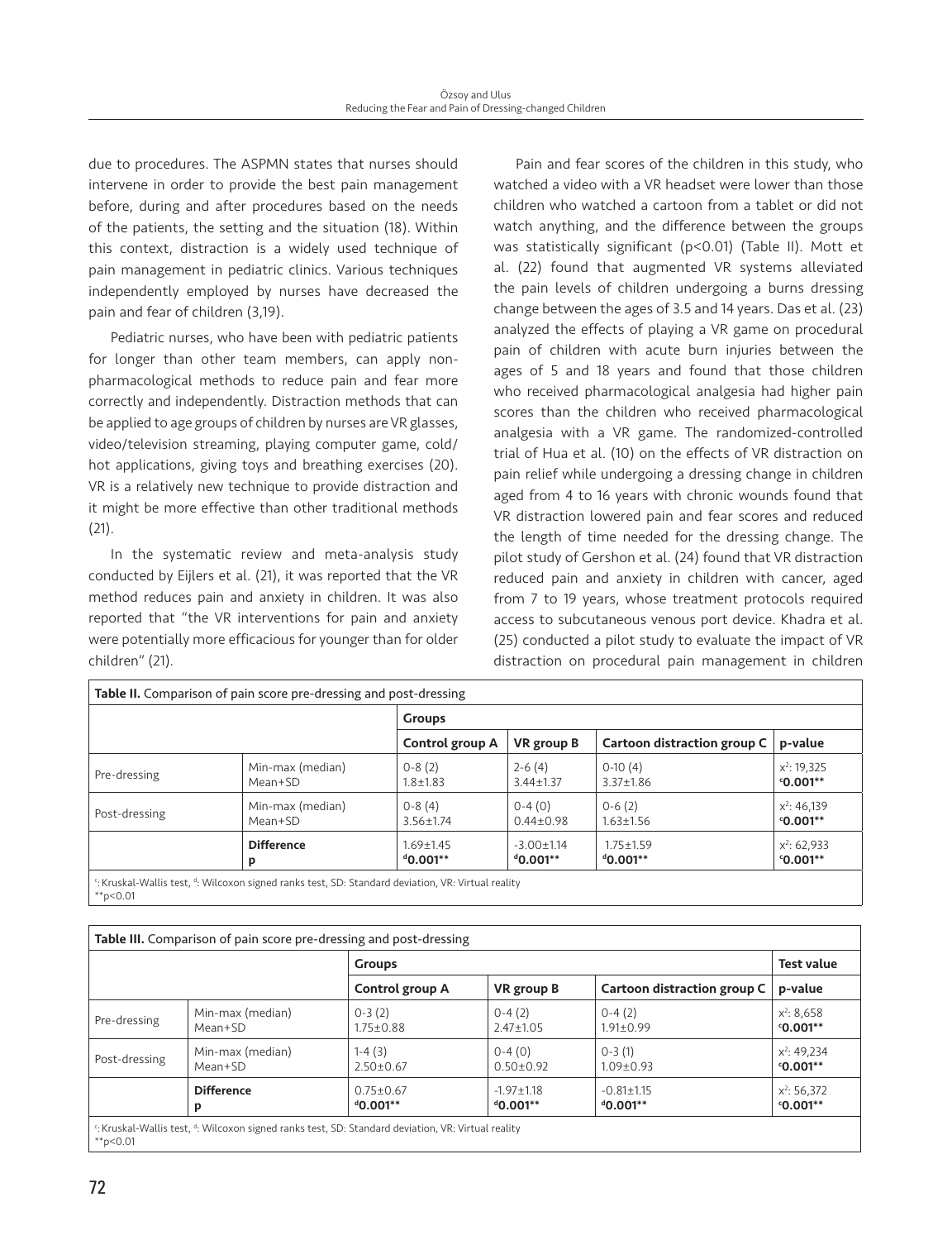aged from 2 months to 10 years with burn injuries requiring a hydrotherapy session and found that projector-based VR was a feasible and acceptable intervention for the management of procedural pain. Asl Aminabadi et al. (26) studied the impact of VR distraction on pain and anxiety levels during dental treatment in 120 children aged from 4 to 6 years and found that VR eyeglasses decreased pain perception and state anxiety. In this sense, our findings are in line with the literature. Therefore, we may conclude that the VR headset is an effective method to distract the attention of children and reduce their pain and anxiety while undergoing a dressing change.

The findings of various studies support the preposition that cartoon distraction is an effective and practical method to reduce pain due to medical procedures (3,27,28). In our study, the cartoon distraction group obtained lower pain and fear scores than the control group and the difference between the groups was statistically significant (p<0.01) (Table II and III). Similar to our findings, Cohen et al. (27) found that watching a cartoon during immunizations was an effective and practical intervention to reduce the pain and anxiety of 92 children between the ages of 4 and 6 years. Downey and Zun (28) conducted a study on 100 children between 3 and 18 years of age who visited an emergency department due to acute pain from any cause. They found that starting to watch a cartoon five minutes before a painful intervention was an effective method to reduce perceived pain (28). The quasi-experimental study of James et al. (29) on 50 children between 3 and 6 years of age found that an animated cartoon was an effective distraction strategy to reduce pain. Devi et al. (30) reported that perceived pain decreased after the intervention of an animated cartoon video as a distraction strategy among preschoolers. Lobo and Umarani (31) conducted a quasiexperimental study on 60 children of 3-6 years of age and found that cartoon distraction reduced venipuncture pain. Similarly, Yoo et al. (32) found that animation distraction using a laptop computer reduced perceived pain during venipuncture in 40 children between 3 and 7 years of age. Kuo et al. (33) allocated 276 children aged 3 to 7 years into control, picture book and animated cartoon groups and found that cartoon distraction was a more effective method to reduce behavioral stress for children aged 4 to 5 years. Wang et al. (34) randomized 300 children aged 8 to 9 years into cartoon distraction, psychological intervention and control groups and found that the pain score of the cartoon distraction group was lower than the psychological intervention group.

Lee et al. (11) compared the effects of viewing an animated cartoon with playing with a favorite toy on preoperative anxiety in 130 children between 3 and 7 years of age and found that allowing children to watch animated cartoons was a very effective method to alleviate preoperative anxiety. Gupta et al. (35) randomized 70 children of 7 years of age into the groups of children who were held by a family member during venipuncture and child who were held by family member in conjunction with an animation distraction during venipuncture and they found that children who received an animation distraction intervention had lower levels of pain. Hussein (36) allocated 75 school age children into control, active distraction (i.e. playing a video game) and passive distraction (i.e. watching a cartoon) groups and they found that the pain scores of the active distraction group was lower than the other groups. The findings of Hussein (36) contradicts our findings. This difference may be related with the active interaction of the children with the video game in the study of Hussein (36), which may be a better distraction technique than a passive cartoon distraction. Similarly, Inan and Inal (37) randomized 180 children of 6 to 10 years of age into control, video game, cartoon and parent distraction groups and found that playing video games was the most effective method to reduce pain perception in children during venipuncture. The findings of Inan and Inal (37) are also different from our findings and this difference may be related with the possibility that video game as an active distraction technique may be more effective than a passive cartoon distraction technique.

In this study, children who watched a video with a VR headset were the active distraction group whereas those children who watched a cartoon on a tablet were the passive distraction group. The literature suggests that both distraction techniques are effective to reduce pain and fear among children during dressing change. The VR distraction group obtained significantly lower pain and anxiety scores than the cartoon distraction and the control groups (21). This finding is in line with the literature, which suggests that active distraction methods are more effective than passive distraction methods as a means of reducing anxiety and pain. However, no studies in the literature had compared the effectiveness of VR and cartoon distraction. This study's findings imply that VR glasses allow children to actively interact with the video so that it was more effective than the passive cartoon distraction technique as a means of reducing fear and pain.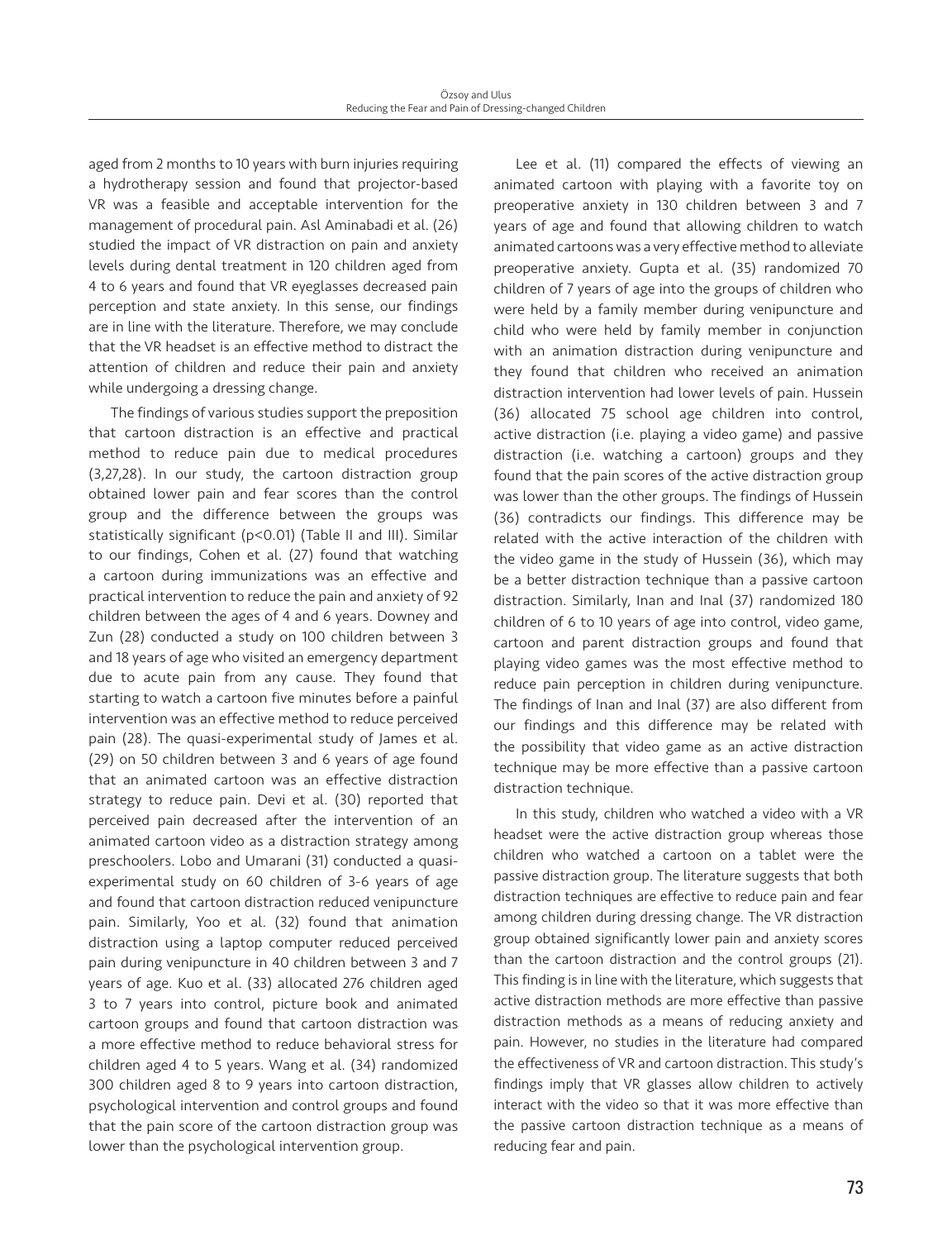Although there are many studies that use VR technology to reduce pain and anxiety in pediatric patients (21), in clinics, it is not widely practiced by nurses or other healthcare professionals. For the widespread uses of the VR method in the clinic, it may be necessary to use more interactive VR glasses where children can also participate instead of only watching. It is also believed that standards should be established for evidence to be used in clinics.

# Study Limitations

The sample of this study is limited to those patients from the department of pediatric surgery in University of Health Sciences Turkey, İstanbul Bağcılar Training and Research Hospital. For this reason, the research findings may only be generalized to the patients who have similar characteristics to our sample.

# Conclusion

This randomized-controlled study, which aimed to assess the effects of VR and cartoon distraction techniques on pain and anxiety in children while undergoing a dressing change, found that the VR distraction method was more effective than the cartoon distraction method as a means of reducing fear and pain in children aged 7 to 10 years of age who had undergone abdominal surgery.

Within this context;

• Using a VR headset and allowing children to watch a cartoon should be extended as distraction techniques to reduce pain and fear of children while undergoing a dressing change.

• Procedural pain management guidelines prepared for the pediatric patients should include VR and cartoon distraction techniques.

Acknowledgements: The authors would like to thank nurse Burçin Güngör who made the dressing change and all of the participants of this study.

## **Ethics**

Ethics Committee Approval: We obtained permission from Acıbadem University and Acıbadem Health Institutions Medical Research Ethics Committee (ATADEK: 2018-11/11, dated: 26.07.2018).

Informed Consent: Verbal and written informed consent of the parents and verbal informed consent of the children were obtained.

Peer-review: Externally peer-reviewed.

# Authorship Contributions

Concept: F.Ö., B.U., Design: F.Ö., B.U., Data Collection or Processing: F.Ö., B.U., Analysis or Interpretation: F.Ö., B.U., Writing: F.Ö., B.U.

Conflict of Interest: The authors declared no conflict of interest.

Financial Disclosure: The authors declared that this study received no financial support.

# References

- 1. Aygin D, Var G. Pain Management İn Trauma Patients And Nursing Approaches. Sakarya Medical Journal 2012; 2:61-70.
- 2. Aktaş H, Ünal E, Gülhan NF. Approach to Pain in Burn Patients. Hacettepe University Faculty Of Health Sciences Journal 2016; 3:46-57.
- 3. İnal S, Canbulat N. Using of Distraction Methods on Procedural Pain Management of Pediatric Patients. J Curr Pediatr 2015; 2:372-8.
- 4. World Union of Wound Healing Societies. Principles of best practice: Minimising pain at wound dressing-related procedures. A consensus document. London, MEP Ltd, 2004.
- 5. Canbulat N, İnal S, Sönmezer H. Efficacy of distraction methods on procedural pain and anxiety by applying distraction cards and kaleidoscope in children. Asian Nurs Res (Korean Sc Nurs Sci) 2014; 8:23-8.
- 6. He HG, Jahja R, Sinnappan R, et al. Singaporean nurses' provision of guidance to parents on non-pharmacological postoperative pain-relief methods: An educational intervention study. Nurs Health Sci 2011; 13:344-51.
- Freitas DMO, Spadoni VS. Is virtual reality useful for pain management in patients who undergo medical procedures? Einstein (São Paulo) 2019; 17:4837.
- 8. Chou R, Gordon DB, de Leon-Casasola OA, et al. Management of Postoperative Pain: A Clinical Practice Guideline From the American Pain Society, the American Society of Regional Anesthesia and Pain Medicine, and the American Society of Anesthesiologists' Committee on Regional Anesthesia, Executive Committee, and Administrative Council. J Pain 2016; 17:131-57.
- 9. Özveren H, Uçar H. The Knowledge of Student Nurses on Some Non-Pharmacological Methods Used in the Pain Control. Hacettepe University Faculty of Health Sciences Nursing Journal 2009; 16:59-72.
- 10. Hua Y, Qiu R, Yao WY, Zhang Q, Chen XL. The effect of virtual reality distraction on pain relief during dressing changes in children with chronic wounds on lower limbs. Pain Manag Nurs 2015; 16:685-91.
- 11. Lee J, Lee J, Lim H, et al. Cartoon distraction alleviates anxiety in children during induction of anesthesia. Anesth Analg 2012; 115:1168-73.
- 12. Lange B, Williams M, Fulton I. Virtual reality distraction during pediatric medical procedures. Pediatric Pain Letter 2006; 8:6-10.
- 13. Luo H, Cao C, Zhong J, Chen J, Cen Y. Adjunctive virtual reality for procedural pain management of burn patients during dressing change or physical therapy: A systematic review and meta-